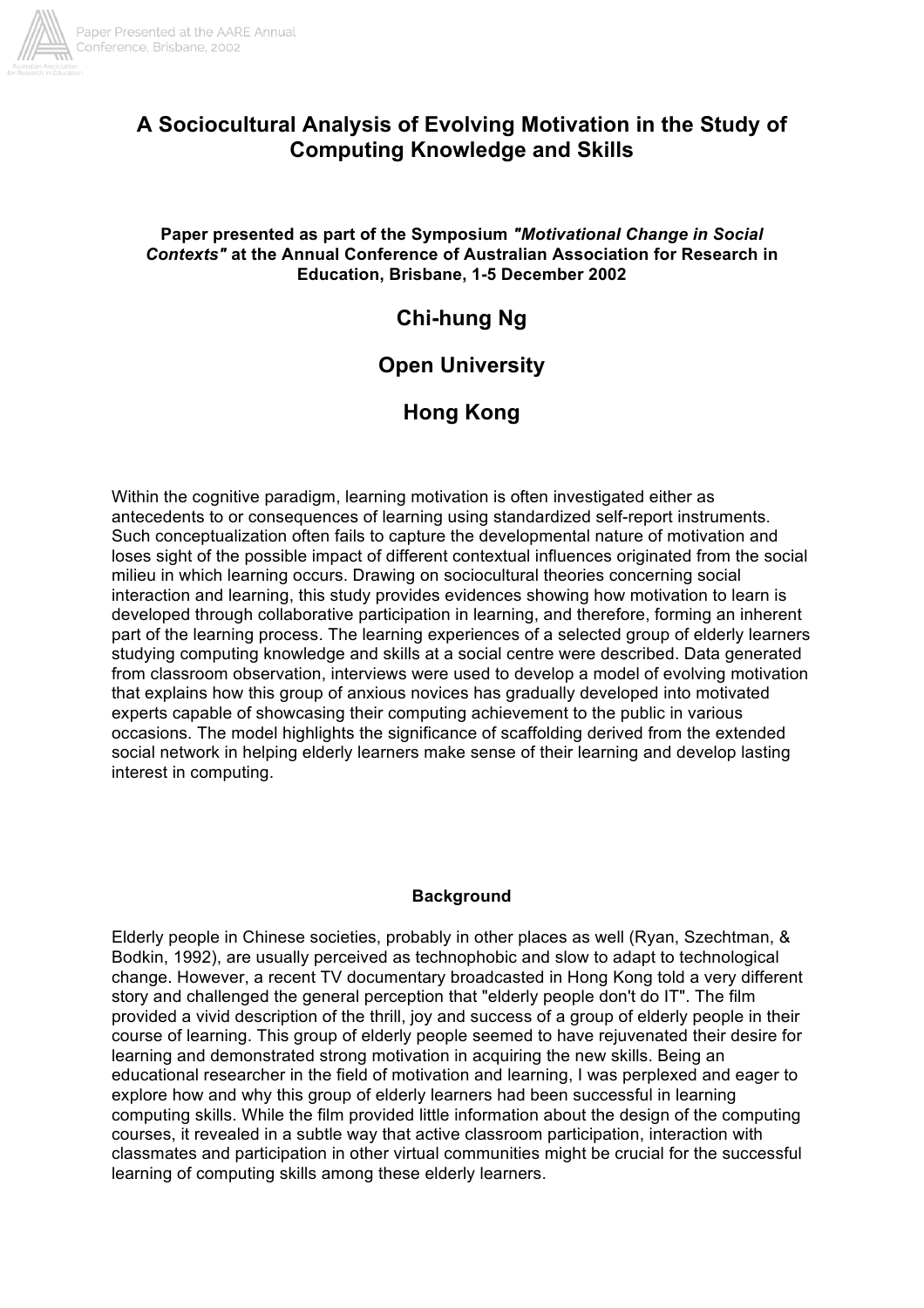

#### **The need for a sociocultural perspective on motivation**

Cognitive theories dominate most of the current research on motivation to learn. The emphasis is placed on understanding what kind of perceptions or mental entities motivates students to learn and how individual students differ from each other on these constructs. The major weaknesses of this theoretical perspective are that the developmental nature of motivation is often ignored and the effect of contextual influences seldom explored. Furthermore, applying this research perspective to understanding the development of motivation among this group of elderly learners may be problematic. First, given the lack of previous research evidence, it is not known if a specific cognitive motivational construct will apply to this particular sample; and second, predetermined self-report scales or controlled experimental designs, commonly used among cognitive motivational studies, will not be effective in eliciting elderly learners' feelings, opinions and experiences in learning computers; further still, these unfamiliar data collection procedures may arouse unnecessary anxieties and doubts among elderly people.

Because the current study focused on exploring the motivated learning processes of this group of elderly learners, a theoretical framing that is sensitive to the emerging or dynamic nature of motivation will be more instrumental. Sociocultural researchers like Turner (2001) and Volet (1999 & 2001) have advocated a situative or contextual perspective on motivation. They draw heavily from the work of Vygotsky, who maintains that the development of higher mental functions is derived from social life and mediated by tools and signs. In line with a Vygotskian perspective, other sociocultural theorists on motivation have considered the role of tools, intersubjectivity and zone of proximal development (Brophy, 1999; Hickey, 1997; Sivan, 1986). In general, motivation is conceptualized as socially constructed or appropriated through social interaction and relationship. For example, Forman & McPhail (1993) have shown how social interaction fostered the development of motivation in solving complex problems. Lave and Wenger (1991) demonstrated how engagement in activities was situated within the relationship and interaction between experienced and novice learners of a specific community. In other words, sociocultural researchers are more interested in understanding the processes that explain how and why individuals become engaged in various learning activities and gradually being accepted as legitimate members of the associated community. According to Turner (2001, p.88), this type of motivated learning process 'depends on interpersonal, or social, relations in learning communities and the continuing development of personal identities'.

## **The Current Study**

The current study is part of a research project about IT learning experiences of elderly people in a large social services organization in Hong Kong. This study explored how and why a selected group of Chinese elderly learners developed deep interest in the learning of information technology skills. Several studies have shown that elderly people's attitudes towards computer and their use may become more positive after some controlled computing experiences (e.g. Dyck & Smither, 1996; Jay & Wills, 1992; Morris, 1994). What is not known is how far these controlled experiences would last. In other words, exposing to computer for a limited period of time does not guarantee the development of lasting interest and motivation in learning IT. The current study involved a group of Chinese elderly learners who demonstrated a genuine interest and motivation in IT skills. Their learning experiences will enable us to learn more about the development of motivation over time and various factors contributing to this development.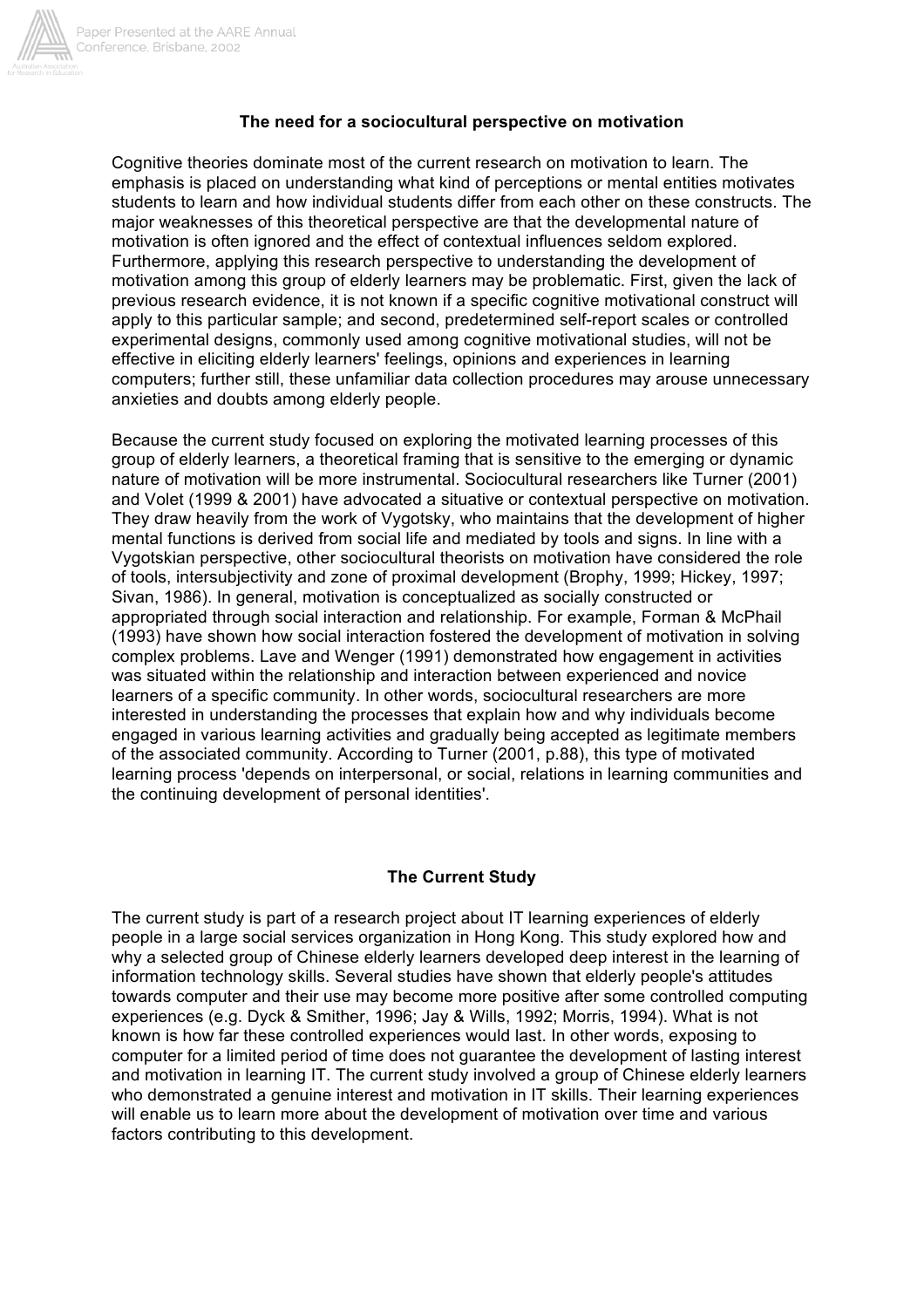

#### **Method**

As the researcher knew little about how a social centre runs IT programs for elderly people, it was crucial to get hold of some important informants that could offer assistance at various stages of the research, including the provision of relevant background information, the selection of interviewees, the arrangement of interviews and classroom observation. The centre supervisor and the social worker responsible for the IT program were deemed to be perfect quides.

#### **The interviews**

#### *Selecting interviewees*

The selected interviewees (N=10) were "core members" of the IT program, IT Club for Elderly. They were among those in the first two cohorts of learners enrolled in these computer courses. In other words, they were experienced learners (over 2 years) in the IT program offered by the social centre. Most of them have participated in various computer exhibition programs. Some of them also joined the centre's initiative to promote the use of IT in schools. However, prior to the studies at this social centre, their experiences in using IT were extremely limited. The age of this group of learners ranged between 57 and 88. Four were male and six female. Most of them finished secondary school education.

#### *Interviews & Observations*

Each interview lasted for an hour. The interviews were arranged by the social worker and were held at the social centre. During the interviews, interviewees were asked to share their experiences, feelings and opinions about learning IT. The format of the interviews was semistructural. Before starting the interviews, the researcher explained the importance of the study and assured the interviewees of their right to quit or to refuse answering any question. In addition, permission was sought with the interviewees for taping the interviews. The recorded interviews were then transcribed and a copy was sent back to the elderly learners for verification.

During the interviews, interviewees were encouraged to share their experiences in learning computing. The following were the key questions asked during the interviews:

- 1. Why were you interested in learning computer at the beginning?
- 2. Describe a typical computing lesson.
- 3. Describe any difficulties you had during the course of learning computing skills.
- 4. Describe the computing skills you have acquired.
- 5. How did your family members and friends feel about your learning of these computing skills?
- 6. Does the learning of these computing skills affect your daily lives in any way?

Observation was conducted after the interviews. Notes were taken, which were used for triangulating the information gathered from the interviews.

## *Survey*

A questionnaire was designed to validate the interview findings and to further explore the learning experiences of different groups of elderly learners. The items in the questionnaire were designed after consulting initial analyses of the interview scripts. 25 elderly learners enrolled in different computing courses offered by the center were asked to complete the questionnaire. These elderly learners consisted of both experienced (N=7; over 1 year) and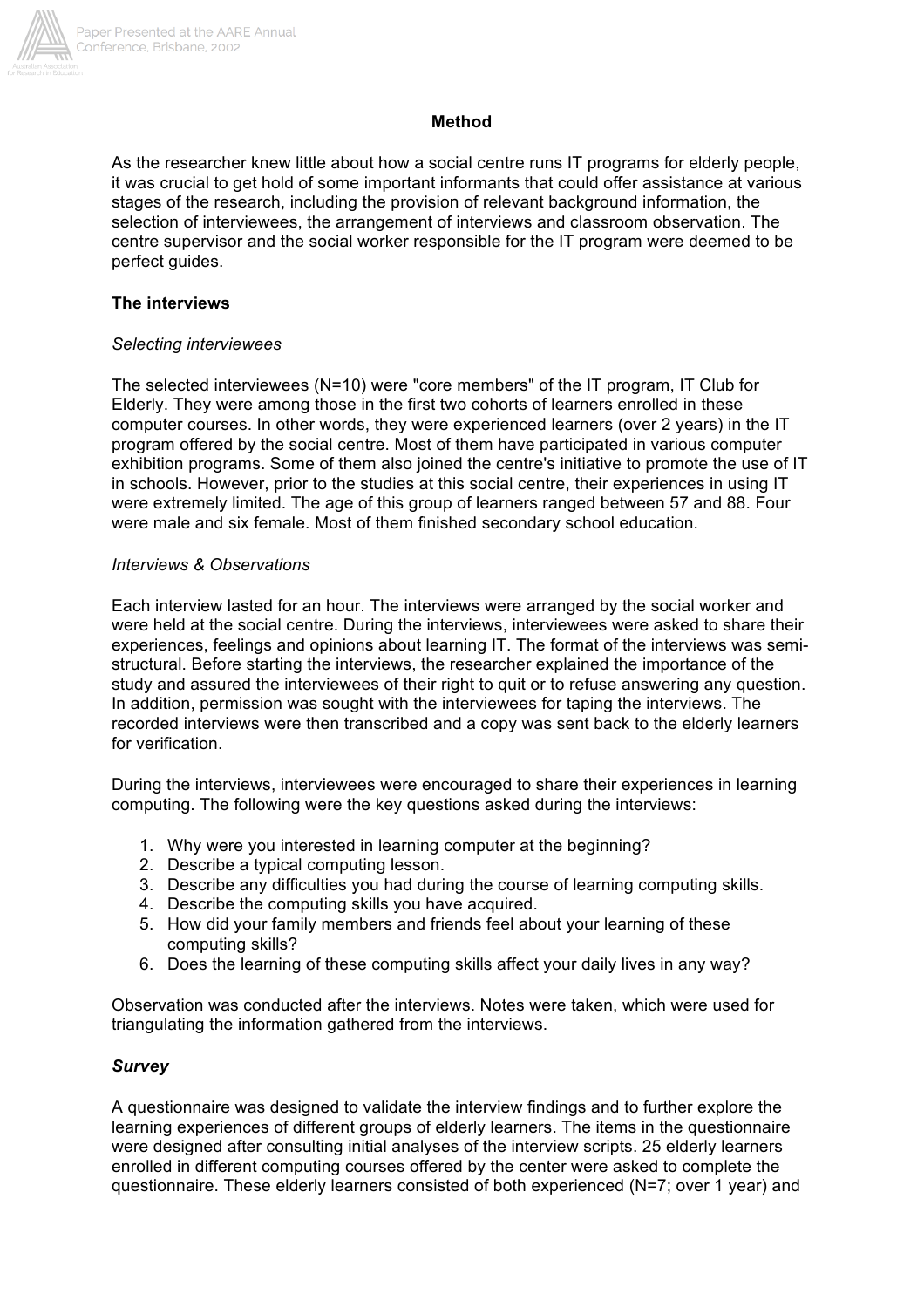

new learners (N=15; less than 1 year). Their age ranged between 57 and 75, with a mean of 64.4. 10 were male and 15 female. 10 finished secondary school; 5 completed junior secondary school; 8 finished primary schools; and 2 did not have any formal schooling experiences. The purposes of this survey were to confirm the interview findings and to reveal possible inconsistencies. The questionnaire contained the following sections: initial feeling about learning computing skills; reasons for learning computing skills; experiences about learning computing skills; learning attitudes; learning strategies; learning outcomes and perceived importance of learning outcomes. With a few exceptions (4 items), most of the items (N=99) were set in a Likert scale (1=very unlike me; 5=very like me). With the assistance of a social worker, a research assistant administered the survey at the social center in two different sessions. In the first session, 12 elderly learners participated and 13 participated the second one. At the beginning of each session, the research assistant explained the purposes of the study and led elderly learners to do a few sample items so as to familiarize them with the format of the questionnaire and the scoring procedure. After the brief training, the research assistant read aloud each item and explained the options. The social worker attended to whoever needed clarification and assistance. Each survey session lasted for about 45 minutes.

# **Results & Discussion**

The analyses followed largely the grounded theory method (Strauss & Corbin, 1998). A coding system was developed after a thorough analysis of the tapes and the transcripts. The interview data were then coded and categorized. After careful comparison across different cases, major themes were generated. These themes were crossed validated with observation notes and survey results. Based on the generalized themes, "evolving motivation" was chosen as the core concept for the development of a model explaining the motivated learning processes. The following sections described these themes and the model deduced from the analyses.

Major themes:

## *1. Initial problems in learning computing skills*

Elderly people had the following worries or concerns when they first engaged in a computing course:

- They might not have the necessary knowledge to do a computing course;
- Their limited knowledge of English language might hinder the learning process;<br>• They disliked learning computing skills together with young people for several
- They disliked learning computing skills together with young people for several reasons, including slowing down the pace of a lesson, not wanting to show their lack of ability, considering that young people would usually have more serious purposes, for example, career development);
- They considered that their limited prior knowledge of computing might cause learning difficulties.

The following quotation succinctly shows these concerns in a vivid way:

*At the beginning, I couldn't even control the mouse, and was very frightened to touch it. (LLP)*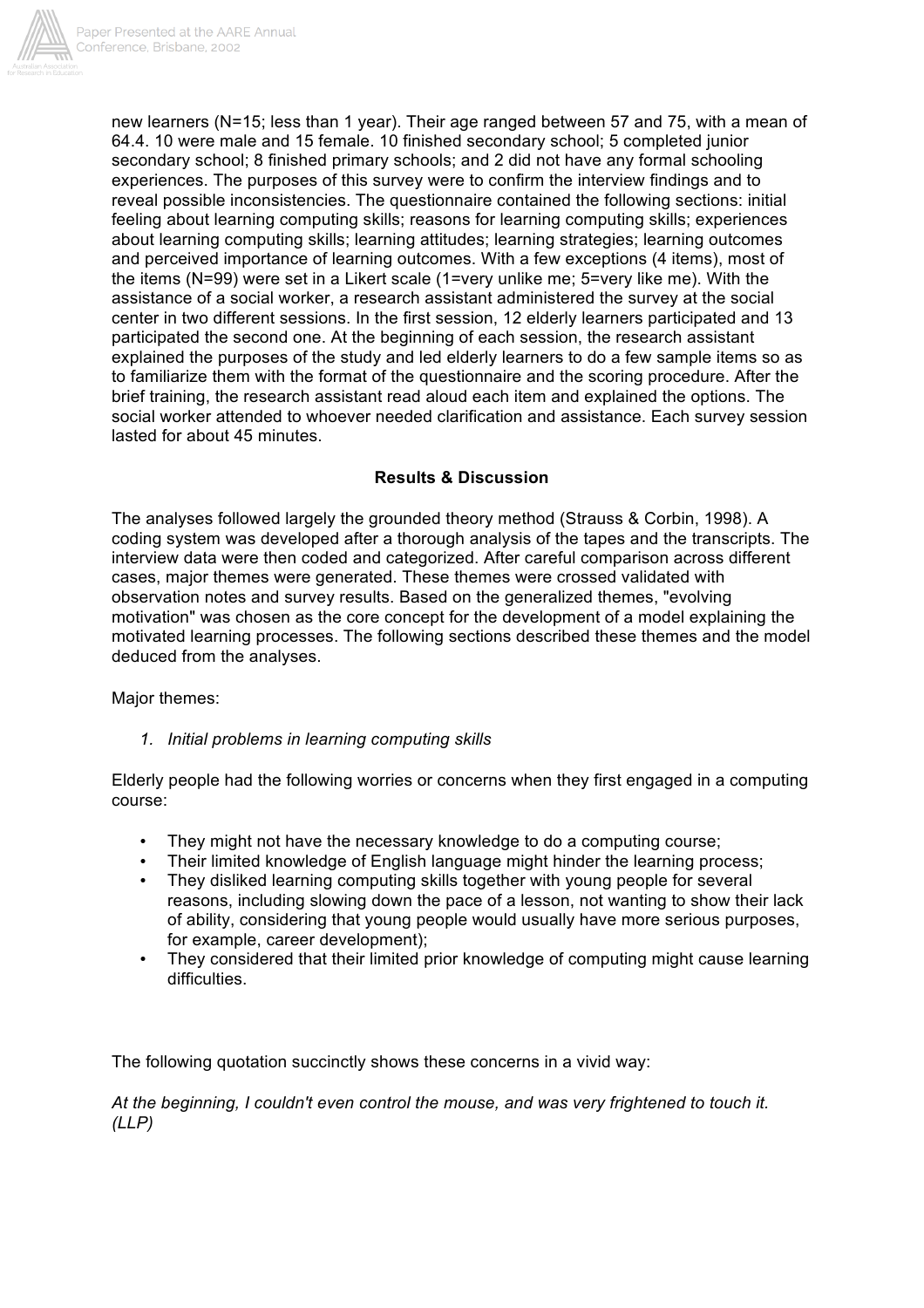

#### *1. Evolving motivation*

From all accounts, these interviewees' motivation to learn computing skills was quite low at the beginning. Most of them reported a general interest in understanding computer at the beginning of these courses (to learn what a computer is and what it can do). Their initial interest in learning computing knowledge and skills had a social background. Three social factors contributed to the formation of their initial interest in IT.

a/ encouragement from family members and friends;

*"In the beginning of the course, I didn't know how to complete the exercises. My daughter said she would help me out. Once, she took a day off and helped me with the exercises. Now, I don't need much help. She said, 'mum's smart, learning well.'"(WSM).*

b/ a general surge of interest in IT and its application in Hong Kong (mean=4.32; 3 items);

*"First I want to learn something; second, I don't want to be cut off from the society, because when people talk about computer, but you know nothing, it then seems that you are left behind." (CSF)*

*"I come here to learn computer everyday. I really want to learn because it's the most advanced technology and I've heard that the future's a computing age." (CCY)*

c/ the Centre started offering computing courses specifically designed for elderly people

*"I, um, by chance I heard that computing courses were offered here. I always wanted to learn; those run by private centres are very expensive. I cannot afford it and they are usually for young adults, not for elderly people. If you go, you may make a joke of yourself there." (LWN)*

After engaging in the learning of computing for some time, these interviewees showed a strong motivation in mastering computing skills and knowledge. This strong motivation could be demonstrated through the followings:

a/ their time devoted to learning and practising computing skills;

b/ a strong intention to further their learning;

c/ a great interest in computing skills and knowledge (e.g. reading books on computing; participating in computing exhibitions);

d/ sharing their knowledge with others;

e/encouraging friends to do computing.

The selected excerpts below are indicators of their strong motivation: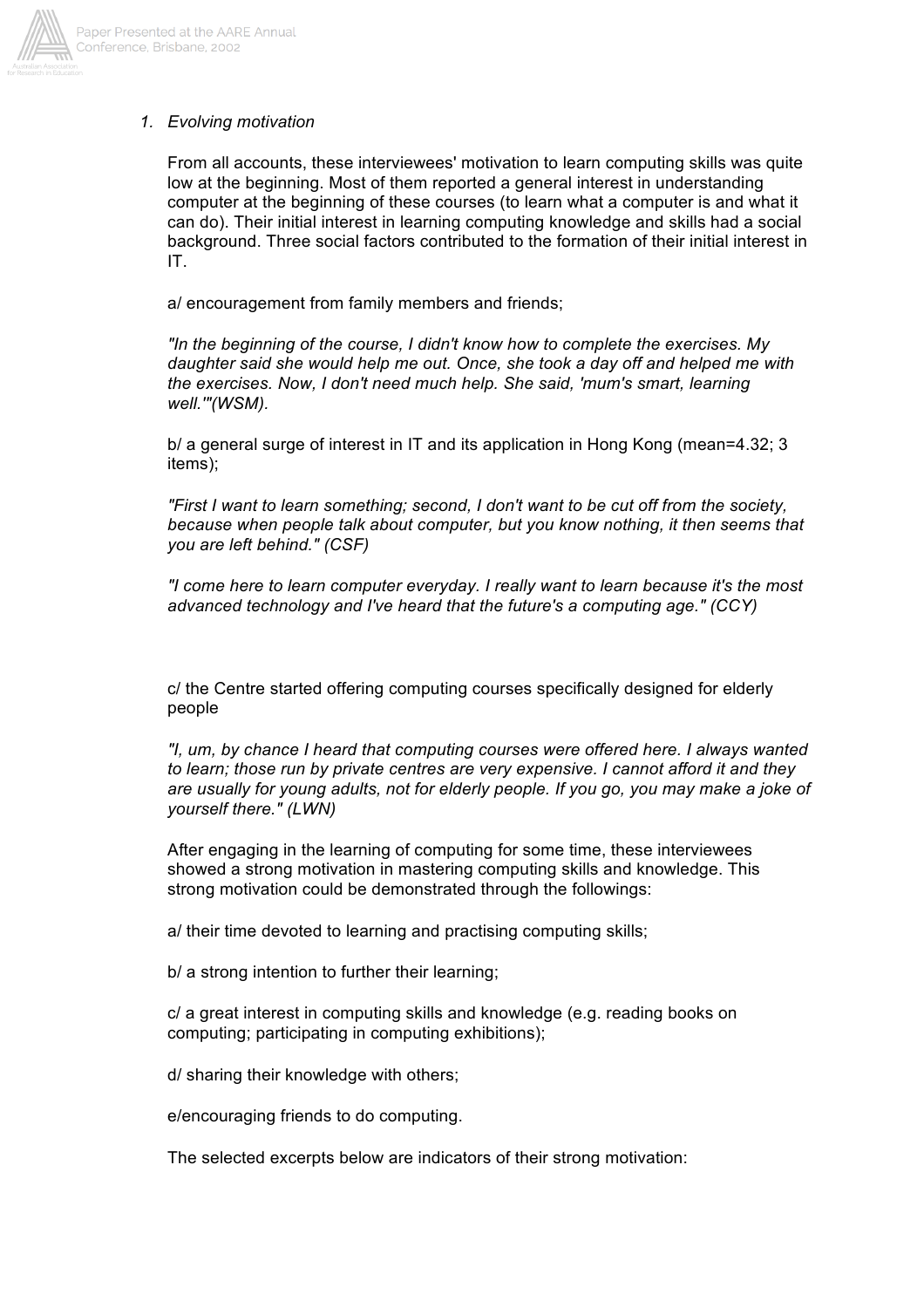

*"It's hard to say; I anticipate that it takes me 1.5 hours (to come to the centre); sometimes it may take less time but sometimes, it takes me 2 hours to come because of the jam. After finishing the one-hour course, I'll stay here all day long. If a computer is available, I'll play as long as possible, if not, I'll watch people playing." (LWN)*

*"I am obsessed, yeah, I am." (KTM)*

*"It's fun." (WSM)*

*" My friends were retired. They are now living in Canada. I always ask them to learn to use the computer. They just ask their sons to send messages and photos to me. I urged them to do it themselves." (WSM)*

The survey findings also confirmed these positive learning outcomes or attitudes. Nevertheless, it was surprised to find that elderly learners responded positively to items assessing their level of anxiety, which means that they still felt anxious about learning computing and worried about their ability to do well. The contradictory results suggested that anxiety and feeling of efficacy are not good indicators of learning outcomes. Probably, while some gradually overcame the problems of anxiety and low efficacy, others might still remain affected despite how well they have learnt. Another reason for this contradiction between qualitative and quantitative data may have been resulted from the inclusion of new learners in the survey, who might still be bothered by these problems.

#### *2. A typical learning session*

A typical learning session of computing skills according to these elderly learners involved two parts: the lesson and the practice session. Interviewees put more emphasis on the importance of the practice part. During a lesson, the tutor would explain the main task while the students paired up to do the note and practised the examples following the tutor's demonstration. Individual help were given whenever required.

*"The tutors are very patient. Ah, I remember the one teaching the basic course, he's only 17 years old, named Chiu. He's very good. A 17-year-old, should be restless, but he's very patient. People asking him questions, he would patiently answer them. He did not feel irritated. Every tutor is very good. You know, elderly women are forgetful." ( CCY)*

Lesson notes were not normally given to students when these computing courses were first offered. Elderly learners needed to jot down detailed notes and they often compared notes with each other or requested others for help during the practice period.

During the practice period, students would follow their notes to finish the learning tasks. Helping others to learn and collaborating with others were two major characteristics of a practice period. Some interviewees would book a practice period together in order that they could help each other out.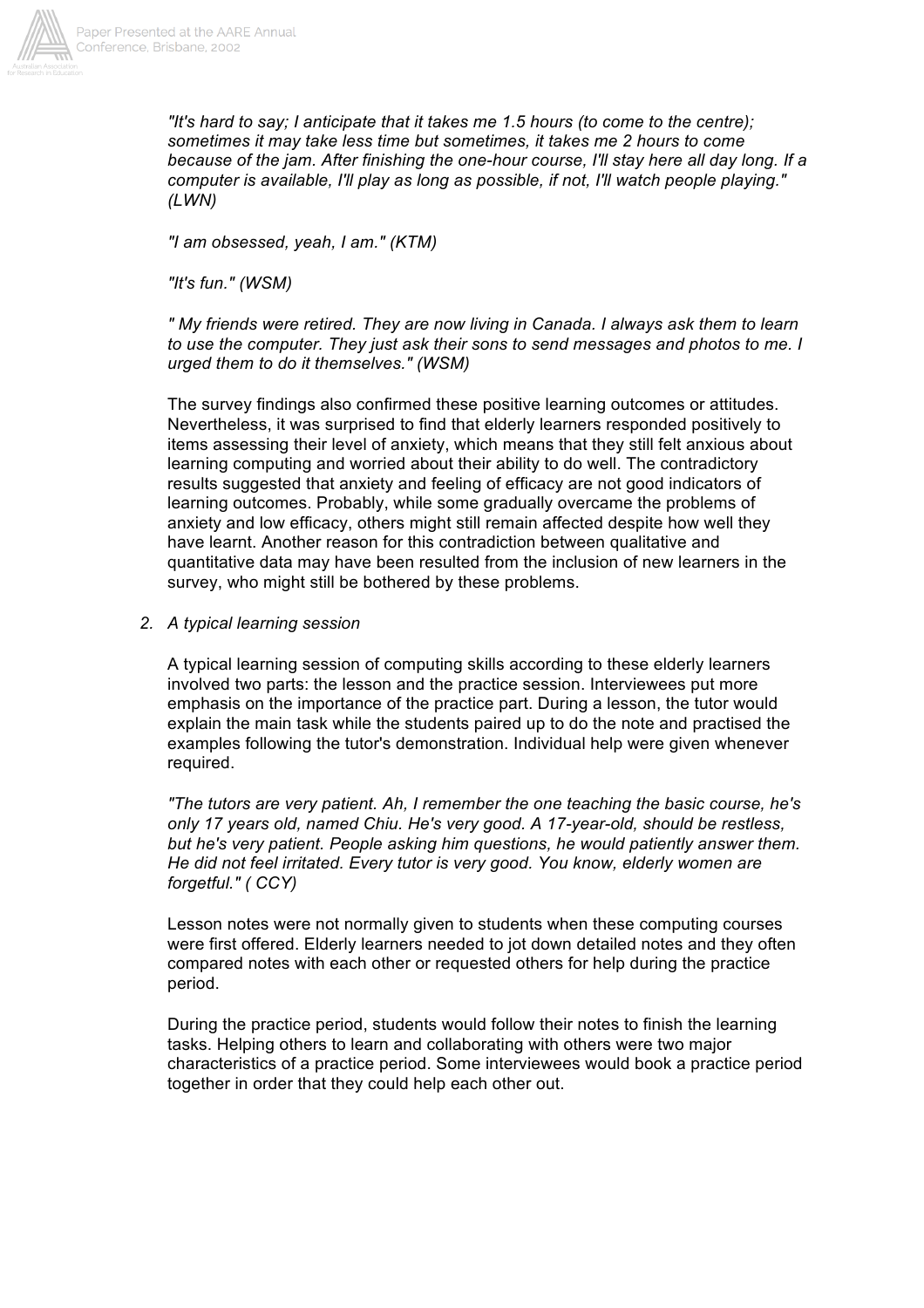

# *3. The importance of collaboration*

Collaboration was reported as a major process contributing to the successful learning of computing skills. Two different forms of collaboration were discussed:

a/ student initiated collaboration: Requesting help from a capable peer during the practice period; observing how other students finish a task; discussing with classmates; practicing together; sharing notes and results; distributing tasks during the lesson (one jots down notes; another follows the demonstration).

While survey results confirmed the importance of the first five forms of collaboration (mean=3.21; 7 items), the last one was not considered significant (mean=2.36; 1 item). This form of collaboration might be confined to core members only, as notes were not normally distributed when computing courses were first offered. The following excerpts show the importance of collaboration.

*"Yeah! Yeah! Yeah! It's very good. Always having discussion with classmates...for example when I have a problem, I'll just ask, "Mr. Ip, come, my big brother, please help me." If he knows, he'll come over to teach me. If I know, I'll help him. So helping each other out, it's quite good." (LWF)*

*"Playing yourself at home? I don't know why playing yourself at home is not that fun. Playing it together here is much more interesting...we discuss together, whenever you don't know something, you just ask the classmate sitting next to you." (LLB)*

*"The most important thing is... the time we learn together. You help me and I help you; we can learn faster." (KTM)*

b/Centre-initiated collaboration: Participating in various exhibitions and seminar. As indicated in the interview excerpt below, a lot of chances of collaboration could be found during the exhibition.

*"Mr. Leung told us that there would be an exhibition and we would be having a counter there. He asked if we were interested in participating in this activity. He suggested that we could take turns and hoped we all could go. We shared the work and everyone helped a bit, cutting, drawing, running a website, putting up the board. We helped out in whatever ways we could and chipped in our time." (LWN)*

In addition, interviewees recognized social benefits gained during the collaborationdeveloping friendship. The following excerpt shows how friendship was developed in the course of learning.

*"I am very happy to see others coming to the class. Because we are kind of helping each other out when our memory does not serve us well. Gradually, we became good friends, like primary kids together studying things that we should have learnt ages ago. We always remember each other, and if someone miss the class for a while, we'll go 'oh, haven't seen you for long...'. I feel the warmth and the closeness here." (KTM)*

While collaboration was considered important, the survey results showed that practicing on their own was still considered as an important learning strategy.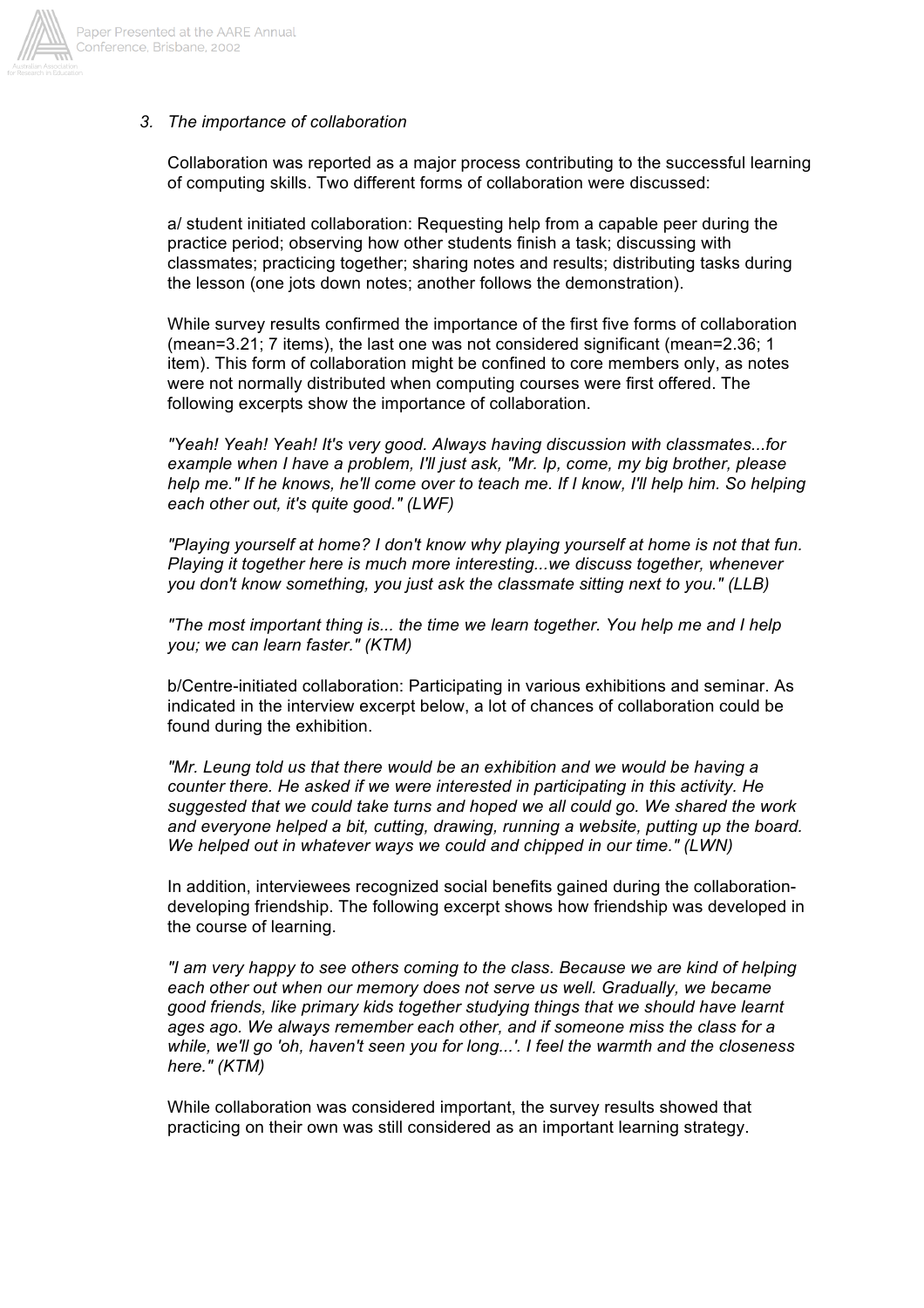

*4. Difficulties in learning computing skills*

The following are the difficulties in learning computing skills generally reported:

- Technical problems: small display; inconsistent settings of the computers in the Centre; different settings between home and Centre computers;
- Teacher problems: failing to adjust to the learning pace of elderly people; failing to build on elderly people's prior knowledge of computing (a knowledge gap); failing to offer detailed notes;
- Resources problems: a lack of computers; enduring a long wait before being accepted to a course
- *1. Benefits gained from learning computer*

Three different types of benefits were reported. These benefits were also confirmed in the survey results.

• Personal development: Interviewees considered learning and mastering computing skills developed their sense of efficacy and achievement. The following two excerpts are examples of how these interviewees explained their sense of achievement.

*"We were invited to an exhibition, a stall was given to us. All of us, twenty something classmates put our works up on the board...and a lot of people visited our stall. They go, "wow! These elderly people are very smart, know how to get online, everyone has their own web pages." They took a good look. We were very happy. Do you think so?" (LLB)*

*"I can show that I am smart, no need to always say "I don't know" (WSM)*

• Educational development: As shown in the following excerpt, the acquisition of computing knowledge and skills provided interviewees with a chance to maintain and develop their cognitive functioning and gain new socially valued knowledge.

*"It's kind of forcing yourself to learn what you should have learnt before. I've been a housewife for over twenty years. Until now, when I am already 67 years old, I got the chance to enroll (in this course)." (KTM)*

• Social development: Interviewees considered that computing skills and knowledge provided them with a novel form of social networking (sending emails to family members local and overseas; making cards and e-cards for friends). These newly acquired skills also enabled them to contribute to the well-being of others (e.g. sending cards to earthquake victims in Taiwan). In other words, mastering computing skills helped this group of learners develop a sense of social cohesion and a new identity.

"*With computers, and em, after mastering the skills and email, as KTM said, relationships among people are much closer...if my nieces and nephews want to go*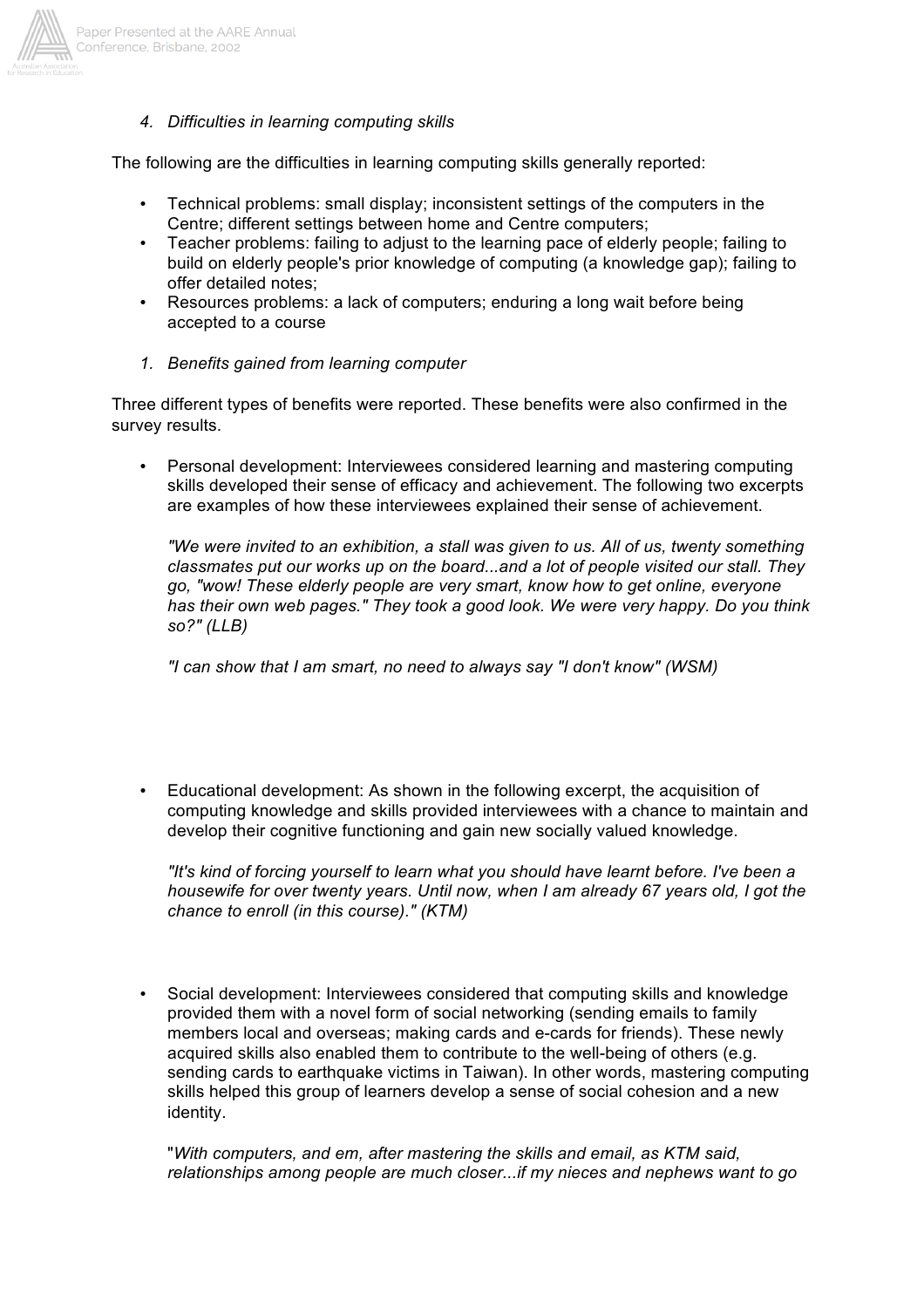

*"yum cha" with me, they will send me an email, asking when I'll be free for lunch or dinner. They put down the details and I'll know how to reply. I'll tell them which day is better for me and they will reply. You don't even need to pick up the phone. It's better than using the phone." (WSM)*

*"After learning computer, we have more things to talk about." (LLB).*

# **A model of evolving motivation**

To search for an explanation for the development of lasting interest or steadfast motivation in learning computing skills among this group of elderly learners, "evolving motivation" was chosen as the core concept and a model was developed. The model development process basically involved the search for the relationships and links between different themes through constant comparison. The resulting model was therefore grounded in the data and could be considered as a viable explanation for the development of strong motivation in learning IT of this group of elderly learners. Figure 1 shows the model.



# **Figure 1: A Model of Evolving Motivation**

The model explains the motivation of this group of elderly learners in terms of affordance (and constraints) provided within networked social contexts. Each layer of social support provides learners with different forms of motivational scaffoldings. For example, at the most outskirt layer lies the general societal influences; prevailing values and norms of a society provide a general direction or choice for learning. Some kind of learning may be considered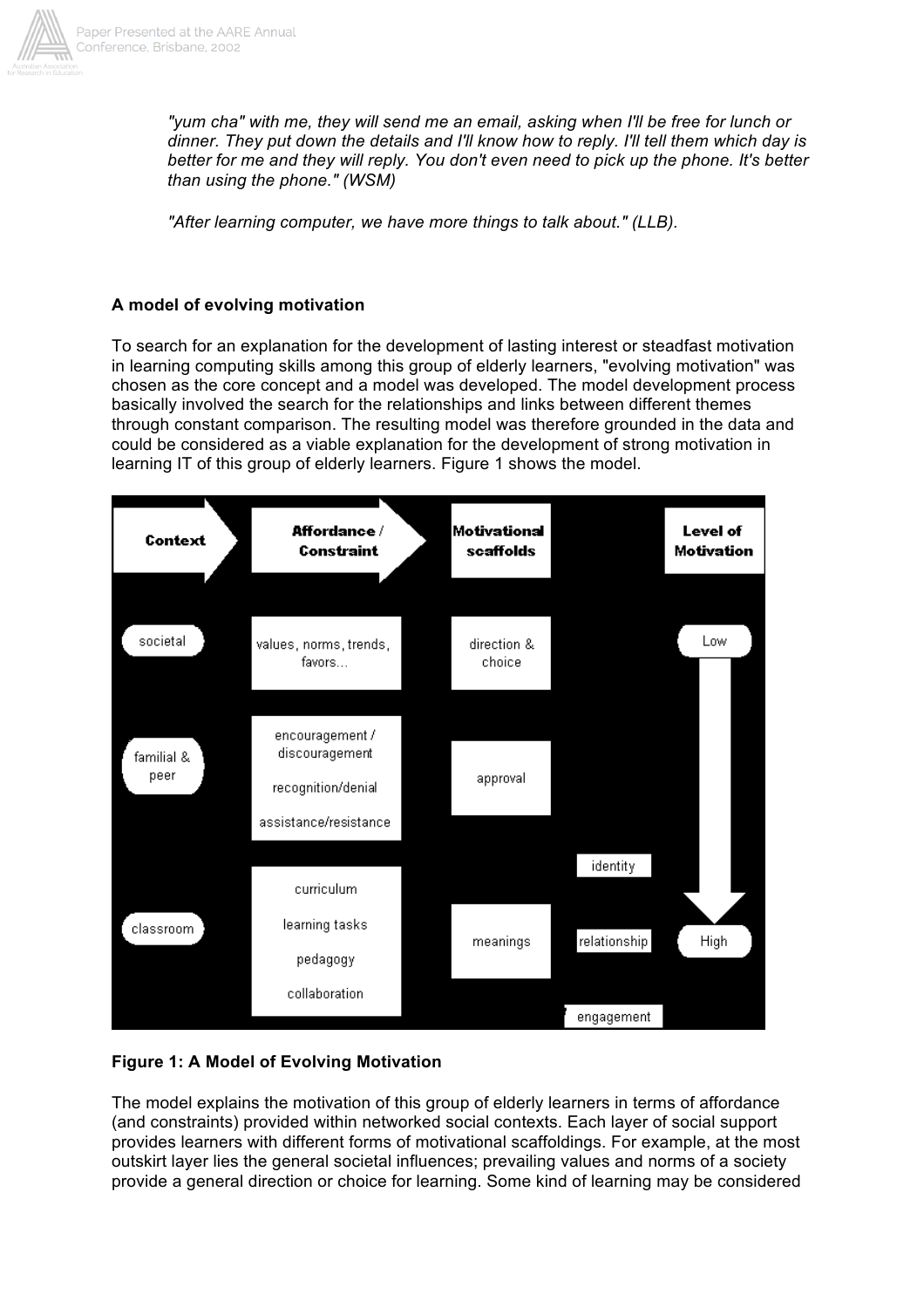

more valuable, important, or prestigious than others within a specific society. In this case, elderly learners considered that learning IT skills was more important than taking other interest courses.

Familial and peer supports are found in the second layer. Encouragement and support of family members are extremely important for this group of elderly learners. Most of the interviewees explained how their family members encouraged them to take these courses. Some of them also reported how pleased they were when their family members proudly spoke of their significant IT achievement in different social settings. Peer supports are always significant. Most of the participants in the survey reported that they came to know about the computing courses through their friends.

Tutors and classmates are the key members forming the most immediate layer of social support. Various forms of supports were reported. Through selecting suitable materials and learning tasks, pacing teaching to suit the progress of elderly learners and encouraging participation in decision-making processes, tutors constructed a learning environment that was warm, responsive and autonomous for this group of learners. In addition, as discussed above, collaboration with classmates during a lesson or a practice session was crucial to the successful learning processes. The enabling learning environment helped elderly learners to find personal meanings in their learning; engagement in learning computing skills maintained their cognitive functioning and satisfied their needs for educational development; the mastery of these skills also helped them develop novel ways to maintain relationships (with friends, classmates and family members), and foster an identity that they were capable of using IT to meet their daily needs, to contribute to the well-being of others and to link up with people in different communities.

Taken together, these motivational scaffolds gradually contribute not just to the development of motivation among individual learners but also to the development of a learning community, which is characterized by a strong sense of purpose, commonness, and belonging. Without continuous collaboration and interaction, it would have been difficult for these elderly people to open up their motivated zone of proximal development. As indicated by the interviewees, collaboration and interaction not just enabled them to learn fast, but also contributed to the building of a close relationship between them. In addition, the creation of such a community is important for these elderly learners in several senses: first, learning experiences, including difficulties, joy and achievement are shared; second, drawing elderly learners' focus away from their anxieties, lacks and concerns to learning, mutuality and collaboration; third, alleviating problems related to loneliness and isolation elderly learners often face.

One point of interest is that a very high level of consistency is found in the motivational messages conveyed by different members in various social layers (represented by the arrows connecting the motivational scaffolds), which is certainly conducive to the reinforcement of lasting motivation. Nevertheless, this high level of consistency may not be always found. It is highly likely that one may experience contradictory messages from different social contexts or within a specific context. In this sense, it is important for a model of motivational development to consider simultaneously the influences of constraints, contradictions and even oppositions. Bringing the discussion back to the current research, it means that it is essential to study another group of elderly learners who are not lucky enough to have experienced consistent supports from different social contexts.